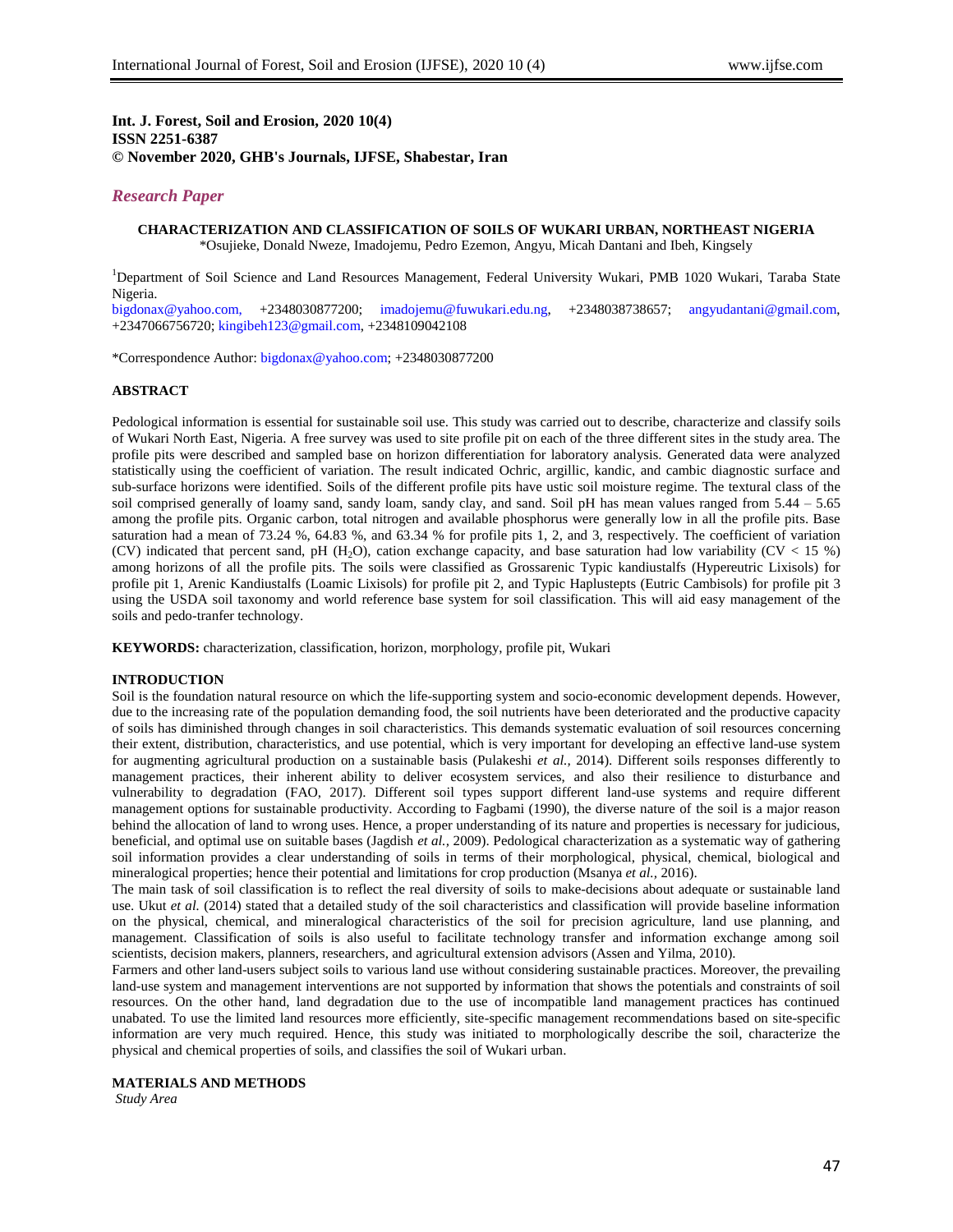The study was carried out in Wukari in Wukari Local Government Area of Taraba State North East, Nigeria. It lies between latitude 7°51′ N to 7°85′ N and longitude 9°46′ E to 9°78′ E of the Greenwich meridian. The entire area is a gently undulating plain, with a mean altitude of 200 m above sea level.

The mean annual rainfall value ranges from 1000 - 1500 mm. The unset of the raining season is usually around April while the offset period is October. The mean maximum temperature is being experienced around April at about 40 ˚C while the mean minimum temperature occurs between the period of December and February at about 20 ˚C (NIMET, 2015). *Geology*

The geology of the area is the cretaceous sediment over igneous and metamorphic undifferentiated basement complex rock resulting in sandstone as the chief parent material.

#### *Vegetation*

The Wukari local government area falls within the Southern Guinea Savannah zone. The vegetation manifests seasonal pattern and it is mainly of tree savannah in which the dominant species is the large red heart (*Hymeno cardia)* providing a limited amount of shade. The accompanying shrubs and grasses are Guinea grass (*Panicum maximum*), spear grass (*Imperata cylindrica*), Morning glory (*Ipomea carnea*)*,* Pignut (*Hyptis suaveolens*)*,* Bahama grass (*Cynodon dactylon*)*,* Spider wort (*Commelina benghalensis*)*,* Wire grass (*Eleusine indica*)*,* Lemon verbena (*Lippia dubai*)*,* sedge flower (*Cyperus difformis*) etc. There are also restricted areas of hard wood (*Isober lina)* savannah woodland, which forms the forest reserves of the area. Other species include Eucalyptus (*Eucalyptus camaldulensis*), Neem tree (*Azadirachta indica)*, Gmelina (*Gmelina arborea*), Locust tree (*Parkia filicoidea),* Guava (*Psidium guajava),* mango (*Mangifera indica),* and Cashew (*Canarcadium occidentale)* among others

#### *Socio-economic Activities of the Study Area*

The major socio-economic activities of the study area are farming Wukari is known for producing mostly annual crops such as rice, yam, groundnut, cowpea, maize, cassava, and melon. Also, few farmers are into cash crop production. *Field study*

A profile pit was dug on each of the selected sites. Macro-morphological properties of the various horizons were determined in the field and samples were collected based on horizon differentiation from the soil profile pits according to Schoeneberger *et al.* (2012) guidelines. Soil colour was determined using the Munsell soil colour chart (Munsell, 2009) while other morphological properties (consistency, root composition, drainage, and structure) were determined by visual observation. A total of 15 soil samples were collected from the three profile pits. The soil samples were air-dried, crushed, and made to pass through 2.0 mm and 0.5 mm mesh sieve. The soil samples were subjected to routine laboratory analyses.

#### *Laboratory Analyses*

Particle size distribution was determined by Bouyoucos hydrometer method (Gee and Or, 2002). Soil pH was measured electrometrically using glass electrode pH meter in a solid-water ratio of 1:2.5 (Thomas, 1996). Total nitrogen was determined by the micro-Kjeldahl digestion technique method (Bremner, 1996). Exchangeable bases were determined by the neutral ammonium acetate procedure buffered at pH 7.0 (Thomas, 1982). Exchangeable acidity was got by a method described by (McLean, 1982). Total carbon was analyzed by wet digestion (Nelson and Sommers, 1996). Phosphorous was determined by Bray l method according to the procedure of (Olsen and Sommers, 1982). Cation Exchange Capacity was determined using neutral ammonium acetate leachate method (Summer and Miller, 1996).

## *Statistical Analyses*

The data generated were analyzed statistically using the coefficient of variations as described by Wilding *et al.* (1994) to determine the degree of variation among horizons of each profile pit. Genstat statistical software versions 17 were used to run the statistical analysis.

### *Soil Classification*

The soils were classified according to the USDA keys to Soil Taxonomy (SSS, 2014) and World Reference Base system of soil classification (IUSS, 2015).

### **RESULTS AND DISCUSSIONS**

#### Morpho-genic properties

The major pedogenic processes observed include eluviation and lessivage (profile pit 1 and 2) leading to the depletion of clay in the epipedon and enrichment of clay in the B horizon. In Bt horizons of both soil groups, there was clay argillation (illuviation). According to Philips (2004), vertical translocation of clay involves lessivage or argilluviation, gravitational setting or solutionprecipitation by percolating water.

The result (Table 1) showed that all soil had colour range of, 5YR 4/4 (reddish brown), 10 YR 6/4 (pale yellow), 5YR 6/8 (reddish yellow), and 5YR 6/8 (reddish yellow) among horizons in profile pit 1; 7.5YR 5/6 (strong brown), 5YR 5/6 (yellowish red ), 5YR 6/8 (reddish yellow), and 2YR 6/8 (light red) among horizons in profile pit 2; and 7.5YR 4/6 (strong brow), 7.5YR 5/8 strong brown, 5YRS 7/6 (reddish yellow), and 7.5yr 5/8 (strong brown) among horizons in profile pit 3. The difference in soil coloration among horizons of each profile pit could be associated with mineralogical composition, organic matter content, texture, and drainage condition. However, the strong brown colour ting in surface horizon may be as a result of organic matter deposit. Researchers (Ashenafi *et al.,* 2010; Buol *et al.,* 2011; Nahusenay *et al.,* 2014; Alem *et al.,* 2015) also reported that variation in color change among the profile pits and within a profile pit could be attributed to difference in organic matter content and drainage conditions.

The textural classes observed in most of the horizons of the profile pits studied were sandy loam except for profile pits 2 and 3, which indicated loamy sand at the Bt1 and Ap horizons, respectively. The textural class of the studied site could be attributed to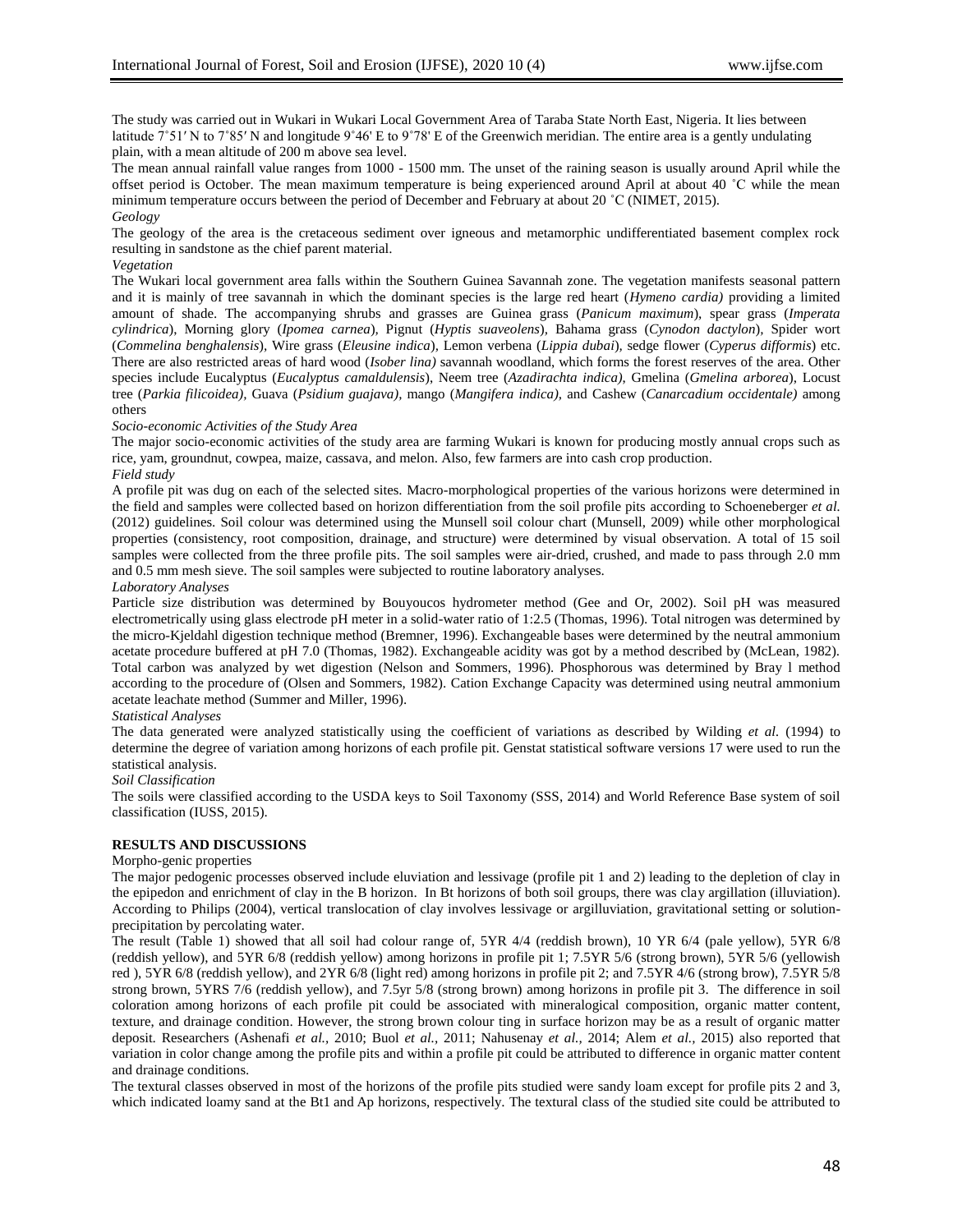similarity in the parent material and climate of the study area. The soil structure has its form as granular, class as medium and grade as either weak(1) or moderate(2) at the A horizons of the profile pits while it has its form as sub-angular blocky, class as medium and grade as either weak(1) or moderate(2) or strong(3) among B horizons of the profile pits. However, the soil structure was granular at the Ap horizons therefore requires to be incorporated with organic matter to enhance nutrient and water retention for plants. Pressure faces on soil matrix due to micro-swelling, reduction in the abundance of plant roots and higher clay in the subsurface may be associated with the formation of blocky structure. The consistency (Table 1) was friable at the Ap and Bt1 horizons and firm at the Bt1 and Bt2 horizons of profile pit 1. In profile pit 2, consistency was friable at the Ap and AB horizons and firm at the Bt1 and Bt2 horizon while, at profile pit 3, the Ap and Bt1 horizons were friable and the Bt2 and Bt3 horizons were firm. The friable consistency observed in the surface soils of the profile pits could be attributed to anthropogenic activities. However, Mulugeta and Sheleme (2010) had reported on the contribution of organic matter in modifying soil consistency. Ashenafi *et al.* (2010) also reported that the friable consistency of the soils shows workability of the soils at appropriate moisture content.

The root presence varies from many very fine, many fine, many medium, common fine, few medium, few coarse, few fine, common medium among horizons of the profile pits. However, the roots as classified can appear one or in combination of two or more per horizon. The variation in root size and population was due to difference in plants species and shallow rooting system of most plants found in the studied sites. For any given soil, the greater the rooting depth, the larger the quantity of soil water available to the crop. This is particularly important for annual crops as they have less time to develop deep and extensive rooting systems than perennial crops (FAO, 2003). Roots provide the link between the soil and plant. Rooting patterns as a function of time are key factors for crop uptake of water and nutrients. Deep rooting patterns imply less susceptibility to moisture stress.

Soil depth based on the soil depth class as described by USDA (2010) shows that all the profile pits were moderately deep (< 150 cm). Idoga *et al.* (2007) attributed the extent of soil depth to the parent material, erosion and shape of the area. The boundaries of the horizons were clear and smooth in all profile pits except for the boundary of the Ap and Bt1 horizons of profile pit 1which was clear and wavy. The horizons of the studied profile pits were well-drained with ustic soil moisture regime.

# **Physical properties**

The result as indicated in Table 4.2 shows that sand distribution had a mean of 58.13 % in profile pit 1, 78.35 % in profile pit 2 and 84.65 % in profile pit 3. The sand fractions decreased with an increase in the profile pits depth and dominate over other fractions of soil. The sand fraction had low variation (≥8.14 % ≤9.98 %) among the horizons of the profile pits 2 and 3 while it had a moderate variation (25.26 %) among the horizons of the profile pit 1. The rate of variation could be associated with a similarity in the parent material and climatic factors as reported by Osujieke *et al*. (2017) in the soils of Nigeria.

Silt fraction has mean values ranged from 2.22 % to 9.48 % among the profile pits. The silt fraction had high variation (52.17 %) among the horizons of the profile pit 1 and low variation among the horizons of the profile pits 2 and 3. The silt fraction had an irregular distribution pattern among the horizons of the profile pits. The profile pit 1 had high silt content compared to other profile pits while the A-horizon of profile pit 3 had the highest silt fraction among the horizons of the profile pits. Comparing soils under the various profile pits, one would conclude that the soils are highly weathered and pedologically mature due to the low silt content (Ahn 1993). However, low silt content in soil could be associated to further weathering of silt.

Clay fraction has mean values ranged from 9.98 % to 32.39 % among the profile pits. However, clay fraction had high variation (≥52.17 %, ≤52.55 %) among the horizons of the profile pits 1 and 2 while it had low variation (9.02 %) among the horizons of the profile pit 3. The Bt-horizons of the profile pit 1 and 2 has high clay fraction which is an indication of argillic horizon formation. The clay distribution shows that clay increases down with soil depth. This result is contrary to the finding of Imadojemu *et al.* (2017) in the soils of Northeast Nigeria but in concurrence with the findings of Osujieke *et al.* (2017) and Chikezie et al. (2009) that clay profile increases with an increase in soil depth. Higher clay content in the B horizon of the profile pits 1 and 2 can be associated to illuviation, predominant in situ pedogenetic formation of clay in the subsoil, and destruction of clay in the surface horizon, have been reported by (Chukwu, 2013; Yitbarek *et al.,* 2016; Kebede *et al.,* 2017).

The silt clay ratio has mean values ranged from 2.62 % - 32.39 % among the profile pits. The silt clay ratio had high variation (41.39 %) among horizons of pedon 1, moderate variation ( $\geq$ 15.23 %  $\leq$ 17.10 %) among horizons of profile pits, 2 and 3. Soils with silt clay ratio of  $> 0.15$  indicate the high intensity of weathering (Young, 1976). Ayolagha, (2001) on the other hand reported that old parent materials usually have a SCR below 0.15 while SCR above 0.15 is indicative of young parent materials. However, the results of this study showed that all the soils had silt/clay ratios above 0.2 indicating a high degree of weathering potentials and young parent material in all the soils. However, several researchers (Idoga *et al.* 2014; Imodejemu *et al.* 2017) have reported on soils of silt clay ratios > 0.15 in northern Nigeria. This could be associated to the Isohyperthermic temperature regime of the study area which facilitates high, intense weathering. The silt clay ratio is highly dependent on the textural composition of the soil which is dependent on parent material.

## **Chemical properties**

The soil chemical properties as indicated in Table 3 shows that the soil pH has mean values ranged from 5.44 – 5.65 among the profile pits. The soil pH was moderately to strongly acidic, according to the rating of Chude *et al.* (2011). However, profile pit 1 was the most acidic among the studied profile pits. The result of the pH(H<sub>2</sub>O) of the profile pits was in contrary to the findings of Kefas *et al*, (2018) in soils of Northeast Nigeria. However, the pH is within the tolerable limit for most crop production according to the rating of (Landon 1991). The pH of the soils could be associated to the nature of the parent material and climatic condition of the studied area as opined by Abua *et al,* (2010) and Osujieke *et al.* (2017).

Electrical conductivity  $(EC)$  has mean values ranged from  $0.05 - 0.11$  dSm<sup>-1</sup> among the profile pits. The study sites are salt-free hence; they are below the tolerable limit recommended by (Landon, 1991). Electrical Conductivity had moderate variation among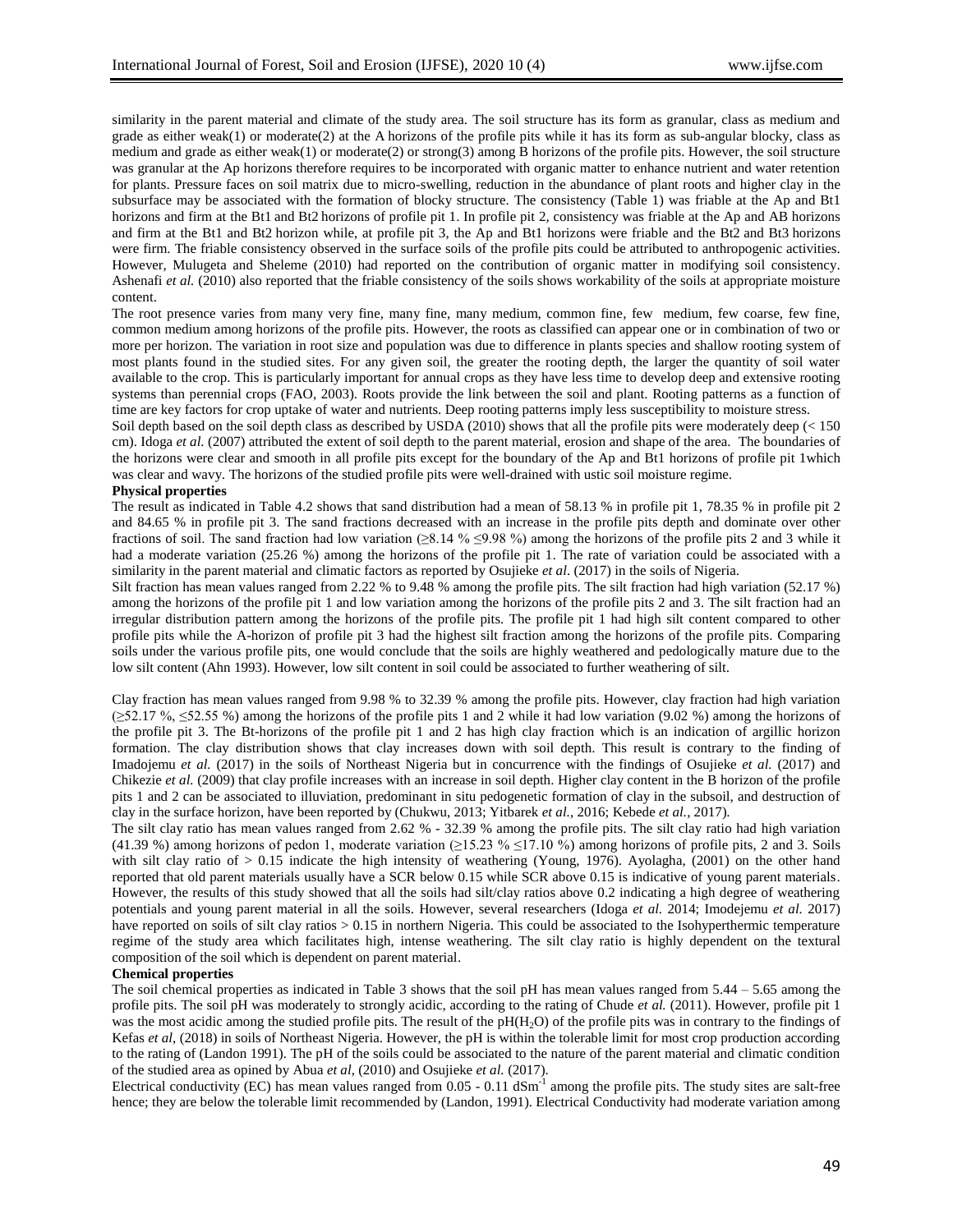horizons of profile pits 1 and 3 and high variation among horizons of profile pit 2. The EC decrease down the profile pits 1 and 2 while it increased down the profile pit 1 in an irregular pattern. The horizons of the profile pit 2 had high EC over other horizons of the profile pits 1 and 3 while the Bt2 horizon had highest EC in profile pit 1. The result of the EC is in line with the findings of Kefas *et al,* (2018) in soils of Northeast Nigeria.

Organic carbon (OC) of profile pits was low according to the ratings of (Esu 1991) and (Landon 1991). Organic carbon has mean values ranged from 0.20 % to 0.78 % among the profile pits. However, organic carbon decrease down the profile pits 1 and 2, while it increases down in profile pit 3. The Ap horizon of the profile pits 1 and 2 had a high organic carbon over other horizons while in profile pit 3, the Bt3 horizon had high organic carbon over other horizons. The result of the organic carbon agrees with findings of Imadojemu *et al,* (2017) on soils of Northeast Nigeria. The organic carbon had a high variation (≥47.02 % ≤68.77 %) among horizons of profile pits 1 and 3 while it had moderate variation (23.64 %) among horizons of profile pit 2. The rate of variation of organic carbon is associated with high amount of organic matter deposit on the surface horizon, rate of decomposition, and mineralization of organic matter.

Total nitrogen (TN) has mean values ranged from 0.11 – 0.13 % among the profile pits. The total nitrogen was moderate when compared with the ratings of Chude *et al.* (2011). The total nitrogen had moderate variation ( $\geq$ 17.39 %  $\leq$ 29.78 %) among the horizons of the profile pits 1 and 3 while it had a high variation (36.80 %) among the horizons of the profile pit 2. The rate of variation is dependent on availability of organic matter, rate of volatilization, crop removal, and plant uptake. This result conforms to the findings of (Idoga, 2014) in North central Nigerian soils. The result is also in concurrence with the findings of Ahukemere *et al*, (2017) in soils of Southeast Nigeria. Feller (1993) recorded that environmental factors determine organic matter contents and variation in tropical soils.

Available phosphorus was low in all the profile pits when compared with the ratings Landon, (1991) and Chude *et al.* (2011). Available phosphorus among the horizons had moderate variation (31.52 %) in the profile pit 1 and high variation ( $\geq 66.78$  %)  $\leq$ 107.75 %) in the profile pit 2 and 3. The variations among the horizons could be attributed to the distributions of organic materials and P fixation within the profile pits. The available phosphorus decreased down the profile pits in no specific trend. The results of the available P are in line with the findings of (Idoga, 2014) in soils of North Central Nigeria. Phosphorus is one of the major elements that are in high demand by plants, therefore, needs to be sustained in the pedosphere.

The exchangeable bases (calcium, magnesium, potassium, and sodium) as indicated in Table 3 show that calcium and magnesium are the dominating elements in the exchange site in all the profile pits. However, calcium and magnesium are low in the all the profile pits, potassium is low in profile pit 2 and moderate in profile pits 1 and 3 while sodium was moderate in profile pit 2 and low in profile pit 3 according to the ratings of Landon (1991).

The cation exchange capacity (CEC) has mean values ranged from 3.72 - 4.21 cmol/kg among the profile pits. The CEC was low when compared with the ratings of Esu, (1991) and Landon, (1991). The general low value of CEC can be an index of low chemical weathering activity of the soil (Okusami and Oyediran, 1985) and high acidity. The low CEC of the soil could be attributed to the nature of clay mineral (Kaolinite) (Hassan *et al.,* 2011). Olorunfemi *et al.* (2016) stated that CEC determines the ability of soil to bind or hold exchangeable cations against leaching.

Base saturation had mean of 73.24 %, 64.83 %, and 63.34 % for profile pits 1, 2, and 3, respectively. The base saturation was high (>60 %) according to the ratings of (Landon 1991). The base saturation had low variation (≥5.91 % ≤6.92 %) among horizons of the profile pits which could be associated with similarity in climatic condition and parent material. The base saturation decreases down the soil profile in an irregular pattern in profile pits 1 and 3 while it has a specific increase down profile pit 2. However, Soil Survey Staff, (2014) classify soil base saturation > 50 % as eutric. These indicate that the soils of the study site are fertile. This site result is in concurrence with the findings of Imadojemu *et al.* (2017) on the soil of Northeast Nigeria.

### **Taxonomic classification**

The soils of the study sites were classified using USDA soil taxonomy and World Reference Base systems of soil classification. According to the USDA soil taxonomy, the soil profile pits 1 and 2 have isohyperthermic temperature, ustic moisture regimes, argillic horizons and a base saturation above 35 % which qualified it as an Alfisol. The soil profile pit 3 has isohyperthermic temperature, ustic moisture regimes, cambic horizons and a base saturation above 60 % which qualified it as an Inceptisols .Considering the soil moisture regime they fall under the suborder Ustalfs for profile pits 1 and 2 while, profile pit 3 fell under Ustepts. The profile pits 1 and 2 have kandic horizon, high base saturation, and low cation exchange capacity which qualified them as Kandiustalfs while profile pit 3 has cambic horizon, high base saturation, and low cation exchange capacity which qualified it as Haplustepts (Soil Survey Staff, 2014). Profile pit 1 had 5 % or more (by volume) skeletans on faces of peds in the layer that has a 20 % lower clay content and, below that layer, a clay increase of 3 percent or more (absolute) in the fine-earth fraction and this classified the soils under the USDA soil taxonomy sub group as Typic Kandiustalfs (Hypereutric Lixisols). Profile pit 2 had loamy sand, or loamy fine sand throughout a layer extending from the mineral soil surface to the top of a kandic horizon at a depth of 50 cm and this classified the soils under the USDA soil taxonomy sub group as Arenic Kandiustalfs (Loamic Lixisols). However, profile pit 3 had loamy sand or loamy fine sand throughout a layer extending from the mineral soil surface to the top of a cambic horizon at a depth of 75 cm and was classified under the USDA soil taxonomy sub group as Typic Haplustepts (Eutric Cambisols).

### **CONCLUSIONS**

There was an observed variation in the pedogenic, physical and chemical properties that were analyzed across the horizons of the three profile pits. This can be attributed to the soil forming factors and soil forming processes. The soils were classified as Typic Kandiustalfs (Hyperceutric Lixisols) in profile pit 1, Arenic Kandiustalfs (Loamic Lixisols) in profile pit 2, and Typic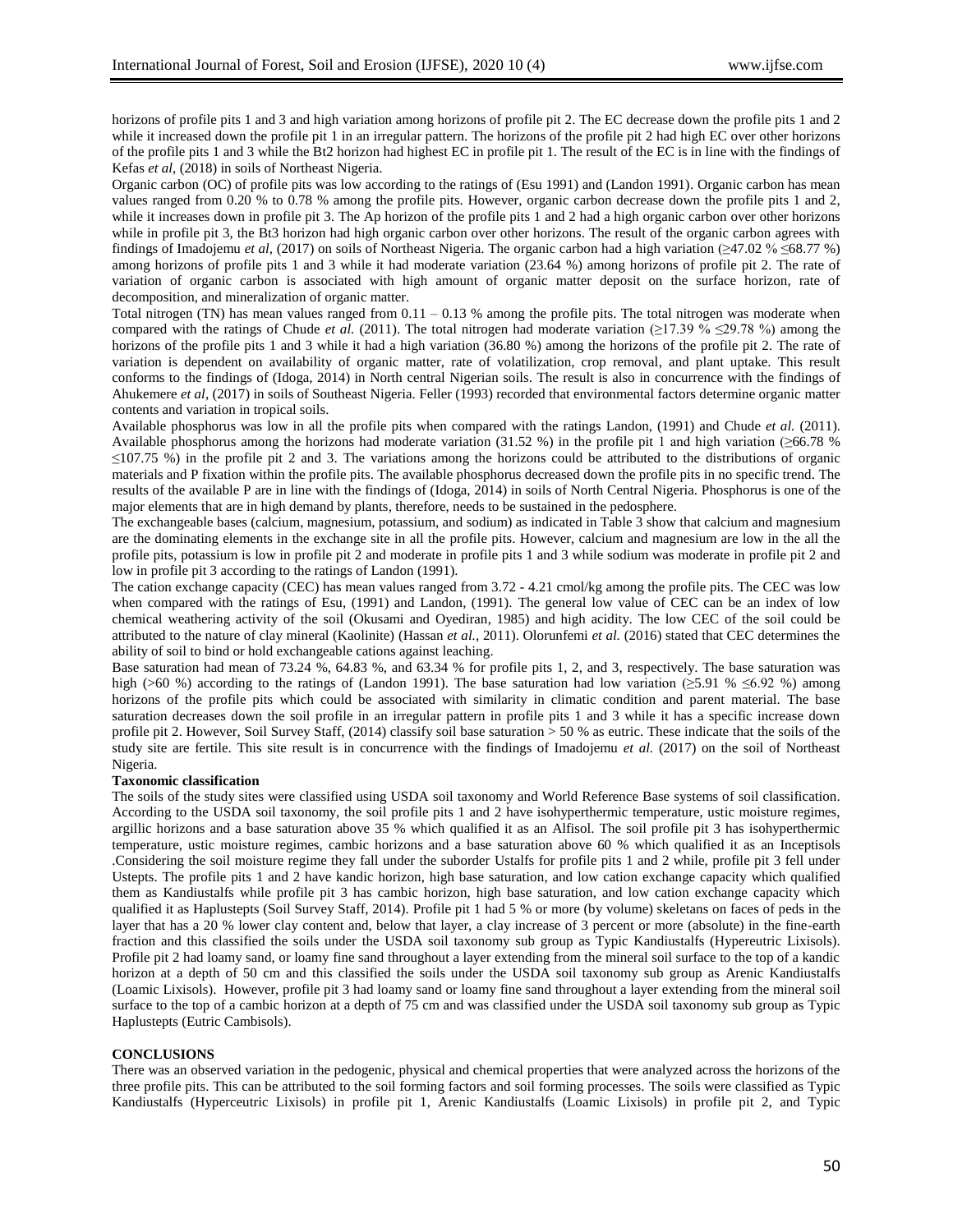Haplustepts (Eutric Cambisols) in profile pit 3. This has provided soil information which will guide the land users on land -use practices to adopt and it will also encourage pedo-transfer thereby reducing the cost of production.

## **CONFLIT OF INTEREST**

There is no conflict of interest.

#### **REFERENCES**

- Abua, M.A., Offiong, R.A., Iwara, A.I. and Ibor, U.W. (2010). Impact of newly constructed roads on adjoining soil properties in Tinapa Resort, South-Eastern Nigeria**.** Annals of Humanities and Development Studies, Vol. 1(1): 176 – 184.
- Ahukaemere, C. M, Obi, C.I. Ndukwu, B.N. and Nwamadi, N. J. (2017). Characterization and classification of soils of Egbema in Imo State, South-Eastern Nigeria. FUTOJNLS Vol. 2(1): 41 – 47.
- Alem, H., Kibebew, K. and Heluf, G. (2015). Characterization and classification of soils of Kabe Subwatershed in South Wollo Zone, Northeastern Ethiopia. African Journal of Soil Science Vol. 3(7): 134 – 146.
- Ashenafi, A., Abayneh, E. and Sheleme, B. (2010). Characterizing soils of Delbo Wegene watershed, Wolaita Zone, Southern Ethiopia for planning appropriate land management. Journal of Soil Science and Environmental Management Vol. 1: 184 – 199.
- Assen, Y. and Yilma, S. (2010). Characteristics and classification of the soils of Gonde micro-catchment, Arsi highlands, Ethiopia. Ethiopian Journal of Science Vol. 33(2): 101 – 116.
- Ayolagha, G.A. (2001). Survey and classification of Yenagoa meander belt soils in the Niger- Delta. In Proceedings of the  $27<sup>th</sup>$ Annual Conference of Soil Science Society of Nigeria 5-9th Nov. 2001 Calabar, Nigeria.
- Bremner, J.M. (1996). Nitrogen total. Sparks, D.L. (ed) methods of soils analysis, parts, chemical method. 2<sup>nd</sup> ed, SSSA Book Series No. 5, SSSA, Madison, W1 1085–1125.
- Buol, S.W., Southard, R.J., Graham, R.C., McDaniel, P.A. (2011). Soil Genesis and Classification, 6th ed. John Wiley and Sons Ltd, UK. 543p.
- Chikezie, A., Eswaram, H., Asawalam, D.O., and Ano, A.O. (2009). Characterization of the benchmark soils of contrasting parent materials in Abia State, Southeastern Nigeria. Global J. of Pure and Applied Science. Vol. 16(1) 23 – 29.
- Chude, V.O., Malgwi, W.B., Amapu, I.Y. and Ano, A.O. (2011). Manual on Soil Fertility Assessment. Federal Fertilizer Department. FAO and National Programme on Food Security, Abuja, Nigeria. 62p.
- Chukwu, G.O. (2013). Soil survey and classification of soils of Ikwuano Abia state Nigeria. Journal of Environmental Science and Water Resources Vol. 2(5): 150 – 156.
- Esu, I.E. (1991). Detailed soil survey of NIHORT farm at Bunkure Kano state, Nigeria. Institute of Agricultural Research, Zaria. Pp. 72.
- Fagbami, A. 1990. Land use plan of Norbru farms. Keffi for Soil Conservation, Productivity Sustenance, and Effective Farm Management.
- FAO, (2017). Voluntary Guidelines for Sustainable Soil Management. Food and Agriculture Organization of the United Nations (FAO), Rome, Italy. 16p. http://www.fao.org/3/a-bl813e.pdf
- FAO, (2003). Optimizing soil moisture for plant production: The significance of soil porosity. Food and Agriculture Organization of the United Nations (FAO), FAO Soils Bulletin 79, Rome, Italy. of the United Nations (FAO), FAO Soils Bulletin 79, Rome, Italy. <http://www.fao.org/tempref/docrep/fao/006/y4690E/y4690E00.pdf>
- Feller, C. (1993). Organic Inputs, soil organic matter and functional soil organic components in low-activity clay soils in tropical zone. In: Mulongoy, K., Merckx, R. (Eds). Soil organic matter and sustainability of tropical agriculture. Wiley-Sayce Co-publication, Pp. 77 – 88.
- Gee, G.W. and Or, G. (2002). Particle size. In: Dane J.H, & Topp, G.C. (eds). Methods of soil analysis. Part 4 Physical methods. Soil Science Society of America Madison, WI, Book Series No. 5 ASA and SSA 255 – 293.
- Hassan, A.M., Raji, B.A., Malgwi, W.B., and Agbenin, J.O. (2011). The Basaltic soils of Plateau State, Nigeria. Properties, classification, and management practices. In M.K.A., Adebayo, A.J. Odofin, A.O. Osunde, A. Bala and S.O. Ojeniyi (Eds). Soil Resources Management, Global Climate Change, and Food Security. Proceedings of the 35th annual conferences of SSSN/Minna, Nigeria March, 7<sup>th</sup> to11<sup>th</sup>, 2011.
- Idoga, S. (2014). Soil and urban land use planning: a case study of Markudi urban centre, Benue State of Nigeria. Nig. J. Soil Sci. Vol.  $24(1)$ :  $51 - 58$ .
- Idoga, S., Ibanga, I.J. and Malgwi, W.B. (2007). Variation in soil morphological and physical properties and their management implication on a toposequence in Samaru area, Nigeria. In Uyovbisere, E.O., Raji, B.A., Yusuf, A.A., Ogunwale, J.O., Aliyu, L. And Ojeniyi, S.O. (ed). (2007). Soil and Water Management for Poverty Alleviation and Sustainable Environment. Proceedings of the 31<sup>st</sup> Annual Conference of the Soil Science Society of Nigeria held at Ahmadu Bello University Zaria, Nigeria. Nov.  $13<sup>th</sup>$  -  $17<sup>th</sup>$ , 2006. Pp. 19 - 26.
- Imadojemu, P.E, Osujieke, D.N. and Obasi, S.N. (2017). Evaluation of Fadama soils along a toposequence proximal to River Donga in Wukari area of Northeast Nigeria. Int'l Journal of Agric. and Rural Dev. Vol. 20(2): 3150 – 3158.
- IUSS Working Group WRB. ( 2015). World Reference Base for Soil Resources 2014, update 2015 International soil classification system for naming soils and creating legends for soil maps. World Soil Resources Reports No. 106. FAO, Rome.
- Jagdish, P., Ray, S. K., Gajbhiye, K. S. and Singh, S. R. (2009). Soil of Selsura research farm in Wardha district, Maharashtra and their suitability for crops. Agropedology, Vol. 19: 84 – 91.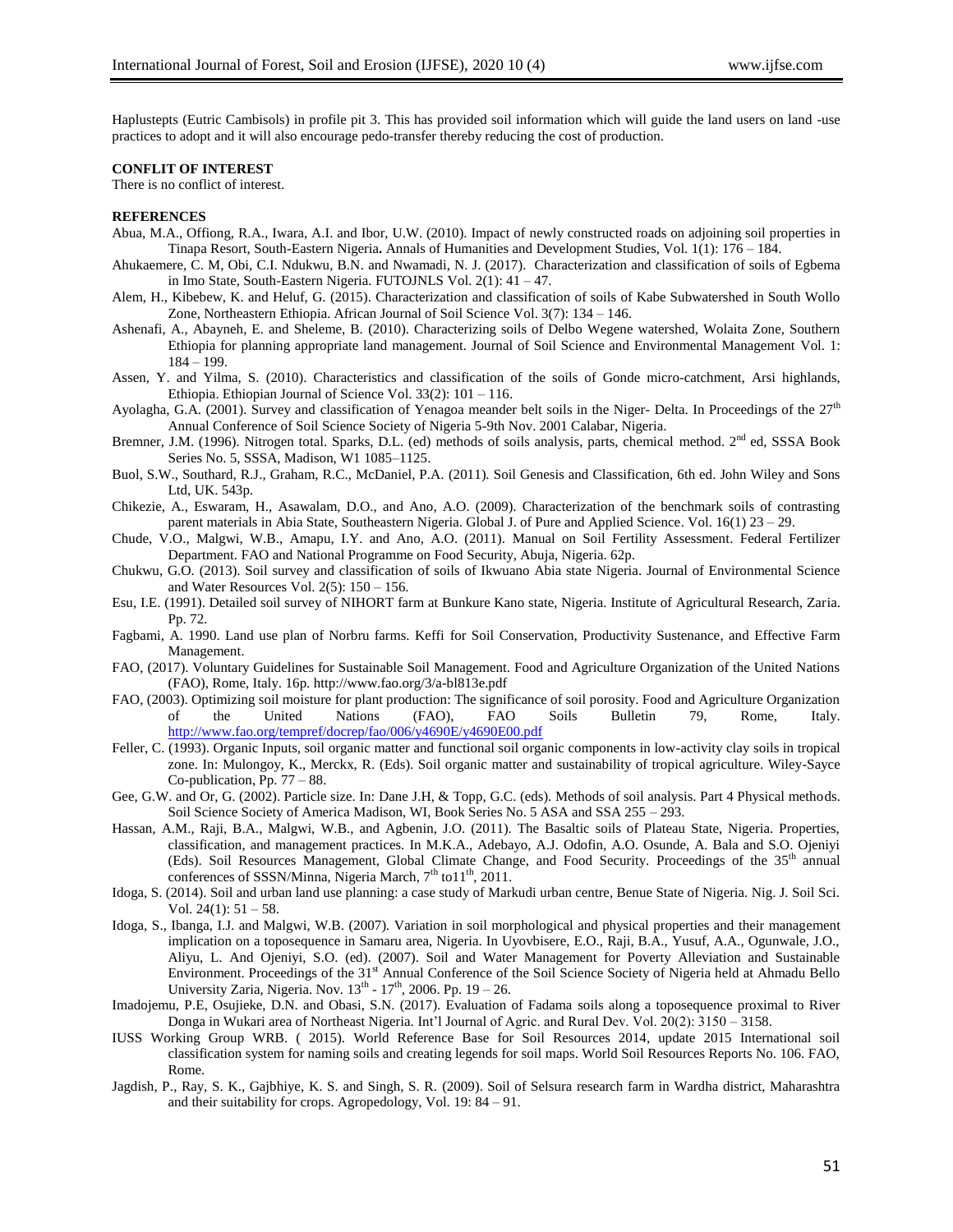- Kebede, M., Shimbir, T., Kasa, G., Abera, D. and Girma, T. (2017). Description, characterization, and classification of the major soils in Jinka Agricultural Research Center, South-Western Ethiopia. Journal of Soil Science and Environmental Management Vol. 8(3): 61-69.
- Kefas, P.K., Akamigbo, F.O.R., Asadu, C.L.A, Maniyunda, L.M and Philip, A.H. (2018). Characterization and classification of soils of Teaching and Research Farm of Taraba State University Jalingo, Nigeria. FUW Journal of Agric. and Life Science, Vol. 2(2): 137 – 152.
- Landon, J.R. (Ed) (1991). Booker tropical soil manual: A Handbook for soil survey and Agricultural land Evaluation in the tropics and subtropics, Longman Scientific and Technical, Essex, New York. 474p.
- McLean, E.O. (1982). Aluminum. In: Pages, A.L., Miller, R.H and Keeney, D.R. (Eds), Methods of soil analysis part 2 American Society of Agro Economy, Madison W.A. Pp. 978 - 998.
- Msanya, B.M., Munishi, J.A., Amuri, N., Semu, E., Mhoro, L. and Malley, Z. (2016). "Morphology, genesis, physicochemical properties, classification and potential of soils, derived from volcanic parent materials in selected Districts of Mbeya Region, Tanzania," International Journal of Plant Soil Science, Vol. 10(4): 1 – 19.
- Mulugeta, D. and Sheleme, B. (2010). Characterization and classification of soils along the toposequence of Kindo Koye Watershed in Southern Ethiopia. East African Journal of Sciences Vol. 4(2): 65 – 77.
- Munsell Soil Color. Munsell Soil Colour Chart. 2009 revised edition. Macbeth Division of Kollmorgen Corporation, Baltimore, Maryland, USA, 2009.
- Nahusenay, A., Kibebew, K., Heluf, G. and Abayneh, E. (2014). Characterization and classification of soils along the toposequence at the Wadla Delanta Massif, north-central highlands of Ethiopia. Journal of Ecology and the Natural Environment Vol. 6(9): 304 – 320.
- Nelson, D. W. and Sommers, L. E. (1996). Total carbon, organic carbon and organic matter. In D. L. Sparks (ed). Methods of Soil Analysis Part 3, Chemical Methods. Soil Science Society of America Book Series Number 5. American Society of Agronomy, Madison WIE, Pp. 960 – 1010.
- NIMET (Nigerian Meteorological Agency), (2015). Climate, Weather, and Water Information, for Sustainable Development and Safety.
- Okusami, T.A and Oyediran, G.O. (1985). Slope-soil relationship variabilities in soil properties on aberrant toposequence in Ife area of Southwastern Nigeria. Ife J. Agric. Vol. 7: 1 – 15.
- Olorunfemi, I.E., Fasinmirin, J.T. and Ojo, A.S. (2016). Modeling cation exchange capacity and soil water holding capacity from basic soil properties, Eurasian Journal of Soil Science, Vol. 5 (4): 266 – 274.
- Olsen, S.R. and Sommers, L.E. (1982). Phosphorus. In: Methods of soil analysis part 2. Page, A.L, Miller, R.H., Keeney, D.R. (eds). America Society of Agronomy Madison Wisconsin. Pp. 15 – 72.
- Osujieke, D.N., Imadojemu, P.E., Ndukwu, B.N and Okeke, O.M. (2017). Properties of soils in relation to soil depth, land-use, and landscape position on Soils of Ikeduru Area of Imo State, Southeastern Nigeria. Int'l Journal of Agric. and Rural Dev. Vol. 20(2): 3132 – 3149.
- Philips, J.D. (2004). Geogenesis, pedogenesis, and multiple causality in the formation of texture- contrast soils. Catena Vol. 58:  $275 - 295.$
- Pulakeshi, P. H. P., Patil, P. L. and Dasog, G. S. (2014). Characterization and classification of soil resources derived from chlorite schist in the northern transition zone of Karnataka. Karnataka Journal of Agricultural Science, Vol. 27(1): 14- 21.
- Schoeneberger, P.J., D.A. Wysocki, E.C. Benham, and Soil Survey Staff. (2012). Field book for describing and sampling soils, Version 3.0. Natural Resources Conservation Service, National Soil Survey Center, Lincoln, NE.
- Soil Survey Staff, (2014). Keys to Soil Taxonomy. 12th Ed. USDA-NRCS, Washington D.C.
- Summer, M.E. and Miller, W.P. (1996). Cation exchange capacity. In: D.L. Sparks (ed) Methods of soil analysis. Part 2: Chemical Properties. (3<sup>rd</sup>ed) ASA, SSSA, CSSA, Madison, W.I. Pp. 1201 – 1229.
- Thomas, G. W. (1982). Exchangeable cations. In: A. L. Page; R. H. Miller and D. R. Keeney (eds.). Methods of Soil Analysis, Part 2, Chemical and Microbiological Properties. Madison, Wisconsin. Pp. 159 – 164.
- Thomas, G.W. (1996). Soil pH and soil acidity. In: Methods of soil analysis, part 3- Chemical methods. L. D. Sparks (eds) SSSA book series. Pp. 159 – 165.
- Ukut, A.N., Akpan, U.S. and Udoh, B.T. (2014). Characterization and classification of soils in steep-sided hills and sharp-crested ridges of Akwa Ibom State, Nigeria. Net J. of Agric. Sci. Vol. 2(2): 50 – 57.
- USDA, (2010). From the surface down--An introduction to soil surveys for agronomic use.  $2<sup>nd</sup>$  edition. United States Department of Agriculture (USDA), Natural Resources Conservation Service (NRCS), USA. Available at: [access date: 08.08.2017][: https://www.nrcs.usda.gov/Internet/FSE\\_DOCUMENTS/nrcs142p2\\_052899.pdf](https://www.nrcs.usda.gov/Internet/FSE_DOCUMENTS/nrcs142p2_052899.pdf)
- Wilding, L.P., Bouma, J. and Boss, D.W. (1994). Impact of spatial variability on interpretative modeling. In: Quantitative modeling of soil forming processes. Bryant, R.B. and Amold, R.W. SSSA. Special publication. No.39: 61.
- Yitbarek, T., Beyene, S. and Kibret, K., (2016). Characterization and classification of soils of Abobo Area, Western Ethiopia. Applied and Environmental Soil Science Article ID 4708235.
- Young, A. (1976). Tropical Soils and Soil Survey. Cambridge University Press, London. 46p.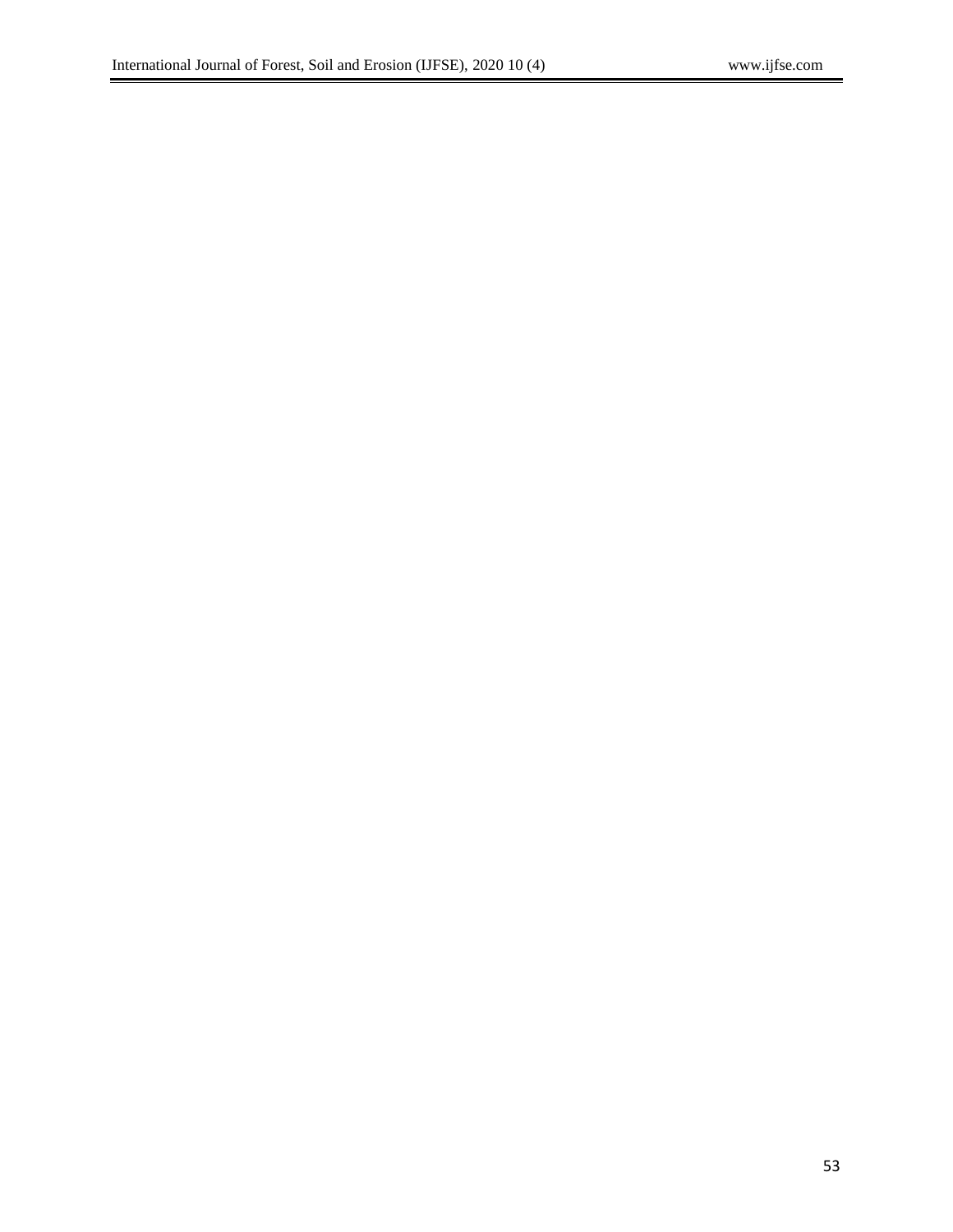| Horizon                                                        | Depth     | Colour (moist)             | Textural  | Structure<br>Consistency |           | Root                   | Drainage     | Boundary               |  |  |  |  |
|----------------------------------------------------------------|-----------|----------------------------|-----------|--------------------------|-----------|------------------------|--------------|------------------------|--|--|--|--|
|                                                                | (cm)      |                            | class     |                          | (mosit)   |                        |              |                        |  |  |  |  |
| Pedon 1 (Coordinate = N 0584609, E 0867196, Elevation = 162 m) |           |                            |           |                          |           |                        |              |                        |  |  |  |  |
| Ap                                                             | $0 - 20$  | 5YR 4/4 (reddish brown)    | LS        | 1MGR                     | Friable   | mvf-mf-mm              | Well drained | cw                     |  |  |  |  |
| B <sub>t1</sub>                                                | 20-44     | 10YR 6/4 (pale red yellow) | <b>SL</b> | 2MSBK                    | Firm      | mvf-cm                 | Well drained | $\mathbf{c}\mathbf{s}$ |  |  |  |  |
| Bt2                                                            | 44-83     | 5YR 6/8 (reddish yellow)   | <b>SC</b> | 3MSBK                    | Very firm | $cf$ -fm               | Well drained | $\mathbf{c}\mathbf{s}$ |  |  |  |  |
| Bt3                                                            | 83-118    | 5YR 6/8 (reddish yellow)   | <b>SC</b> | 3MSBK                    | Very firm | $\operatorname{ff-fc}$ | Well drained |                        |  |  |  |  |
| Pedon 2 (Coordinate = N 0585831, E 0872216, Elevation = 193 m) |           |                            |           |                          |           |                        |              |                        |  |  |  |  |
| Ap                                                             | $0-18$    | $7.5YR$ 5/6 (strong brown) | LS        | 1MGR                     | Friable   | $cf$ -fm               | Well drained | $\mathbf{c}\mathbf{s}$ |  |  |  |  |
| AB                                                             | 18-38     | 5YR 5/6 (yellow red)       | LS        | 1MGR                     | Friable   | mff-mfm                | Well drained | $\mathbf{c}\mathbf{s}$ |  |  |  |  |
| B <sub>t1</sub>                                                | 38-81     | 5YR 6/8 (reddish yellow)   | <b>SL</b> | 2MSBK                    | Firm      | vff-vfm                | Well drained | $\mathbf{c}\mathbf{s}$ |  |  |  |  |
| Bt2                                                            | 81-108    | $2YR_6/8$ (light red)      | LS        | 2MSBK                    | Firm      | vff                    | Well drained |                        |  |  |  |  |
| Pedon 3 (Coordinate = N 0588963, E 0872420, Elevation = 198 m) |           |                            |           |                          |           |                        |              |                        |  |  |  |  |
| Ap                                                             | $0-13$    | $7.5YR$ 4/6 (strong brown) | S         | 1FGR                     | Friable   | mvf-mf-mm              | Well drained | $\mathbf{c}\mathbf{s}$ |  |  |  |  |
| AB                                                             | $13 - 14$ | 7.5YR 5/8 (strong brown)   | LS        | 2MGR                     | Friable   | cf-cm                  | Well drained | $\mathbf{c}\mathbf{s}$ |  |  |  |  |
| BA                                                             | 44-89     | 5YR 7/6 (reddish yellow)   | LS        | 1MSBK                    | Firm      | cf-cm                  | Well drained | $\mathbf{c}\mathbf{s}$ |  |  |  |  |
| B                                                              | 89-118    | 7.5YR 5/8 (strong brown)   | LS        | 1MSBK                    | Firm      | ff                     | Well drained |                        |  |  |  |  |

### Table 1: Morphological properties of the studied profile pits

Texture: LS= loamy sand, SL= sandy loam, SC= sandy clay, S= sand; Structure: 1= weak, 2= moderate, 3= strong, F= fine, M= medium, GR= granular, SBK= sub-angular blocky; Roots: mvf= many very fine, mf= many fine, mm= many medium, fc= few coarse, cf= common fine, ff= few fine, cm= common medium, fm= few medium; Boundary: c= clear,  $s=$  smooth,  $w=$  wavy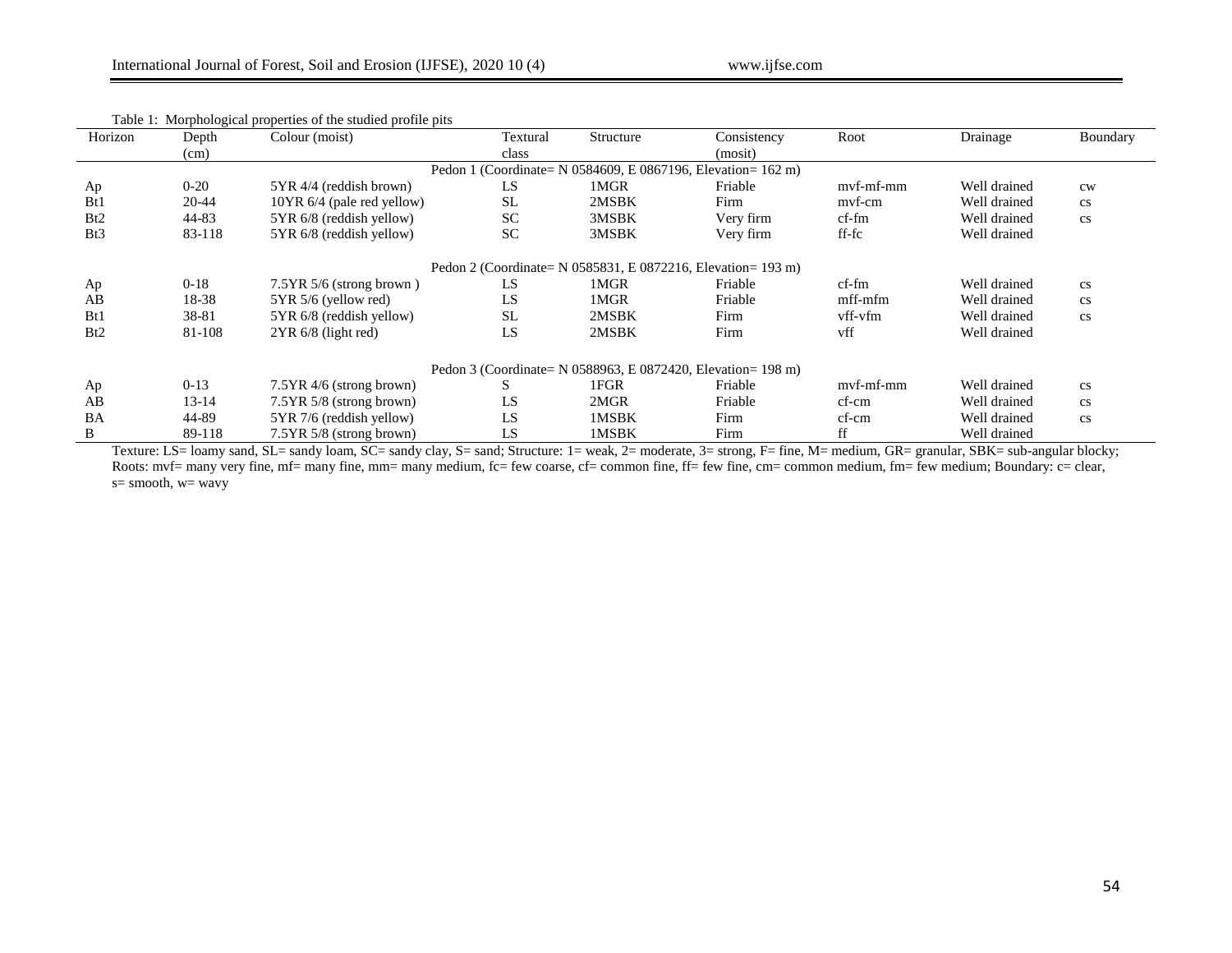| Horizon                                                         | Depth (cm) | Sand $(\%)$ | $Silt$ (%) | $Clay(\%)$ | <b>Textural Class</b> | <b>SCR</b> |  |  |  |  |  |
|-----------------------------------------------------------------|------------|-------------|------------|------------|-----------------------|------------|--|--|--|--|--|
| Pedon 1 (Coordinate= N 0584609 and E 0867196, Elevation= 162 m) |            |             |            |            |                       |            |  |  |  |  |  |
| Ap                                                              | $0-20$     | 70.80       | 16.40      | 12.80      | loamy sandy           | 1.28       |  |  |  |  |  |
| B <sub>t1</sub>                                                 | 20-44      | 70.80       | 5.40       | 23.80      | sandy loamy           | 0.23       |  |  |  |  |  |
| B <sub>t2</sub>                                                 | 44-83      | 46.96       | 7.56       | 45.40      | sandy clay            | 0.17       |  |  |  |  |  |
| Bt <sub>3</sub>                                                 | 83-118     | 43.96       | 8.56       | 47.40      | sandy clay            | 0.18       |  |  |  |  |  |
| Mean                                                            |            | 58.13       | 9.48       | 32.35      |                       | 0.47       |  |  |  |  |  |
| CV(%)                                                           |            | 25.26       | 50.61      | 52.10      |                       | 116.98     |  |  |  |  |  |
| Pedon 2 (Coordinate= N 0585831 and E 0872216, Elevation= 193 m) |            |             |            |            |                       |            |  |  |  |  |  |
| Ap                                                              | $0 - 18$   | 82.90       | 7.40       | 9.80       | loamy sandy           | 0.76       |  |  |  |  |  |
| AB                                                              | 18-38      | 84.40       | 6.60       | 9.00       | loamy sandy           | 0.73       |  |  |  |  |  |
| B <sub>t1</sub>                                                 | 38-81      | 75.40       | 5.90       | 18.70      | sandy loamy           | 0.32       |  |  |  |  |  |
| Bt2                                                             | 81-108     | 70.80       | 5.40       | 23.80      | loamy clay            | 0.23       |  |  |  |  |  |
| Mean                                                            |            | 78.38       | 6.33       | 15.32      |                       | 0.51       |  |  |  |  |  |
| CV(%)                                                           |            | 8.17        | 13.75      | 46.71      |                       | 53.75      |  |  |  |  |  |
| Pedon 3 (Coordinate= N 0588963 and E 0872420, Elevation= 198 m) |            |             |            |            |                       |            |  |  |  |  |  |
| Ap                                                              | $0-13$     | 87.40       | 3.90       | 8.70       | sand                  | 0.45       |  |  |  |  |  |
| AB                                                              | 13-44      | 85.40       | 3.90       | 10.70      | loamy sandy           | 0.36       |  |  |  |  |  |
| BA                                                              | 44-89      | 82.40       | 7.60       | 10.00      | loamy sandy           | 0.78       |  |  |  |  |  |
| B                                                               | 89-118     | 83.40       | 6.10       | 10.50      | loamy sandy           | 0.58       |  |  |  |  |  |
| Mean                                                            |            | 84.65       | 5.38       | 9.98       |                       | 0.54       |  |  |  |  |  |
|                                                                 |            |             |            |            |                       |            |  |  |  |  |  |
| CV(%)                                                           |            | 2.62        | 33.67      | 9.02       |                       | 33.60      |  |  |  |  |  |

Table 2: Soil physical properties of the studied profile pits

SCR= silt clay ratio, CV= coefficient of variation, <15 %= low variability,  $\geq$ 15≤35 %= moderate variability, >35 %= high variability.